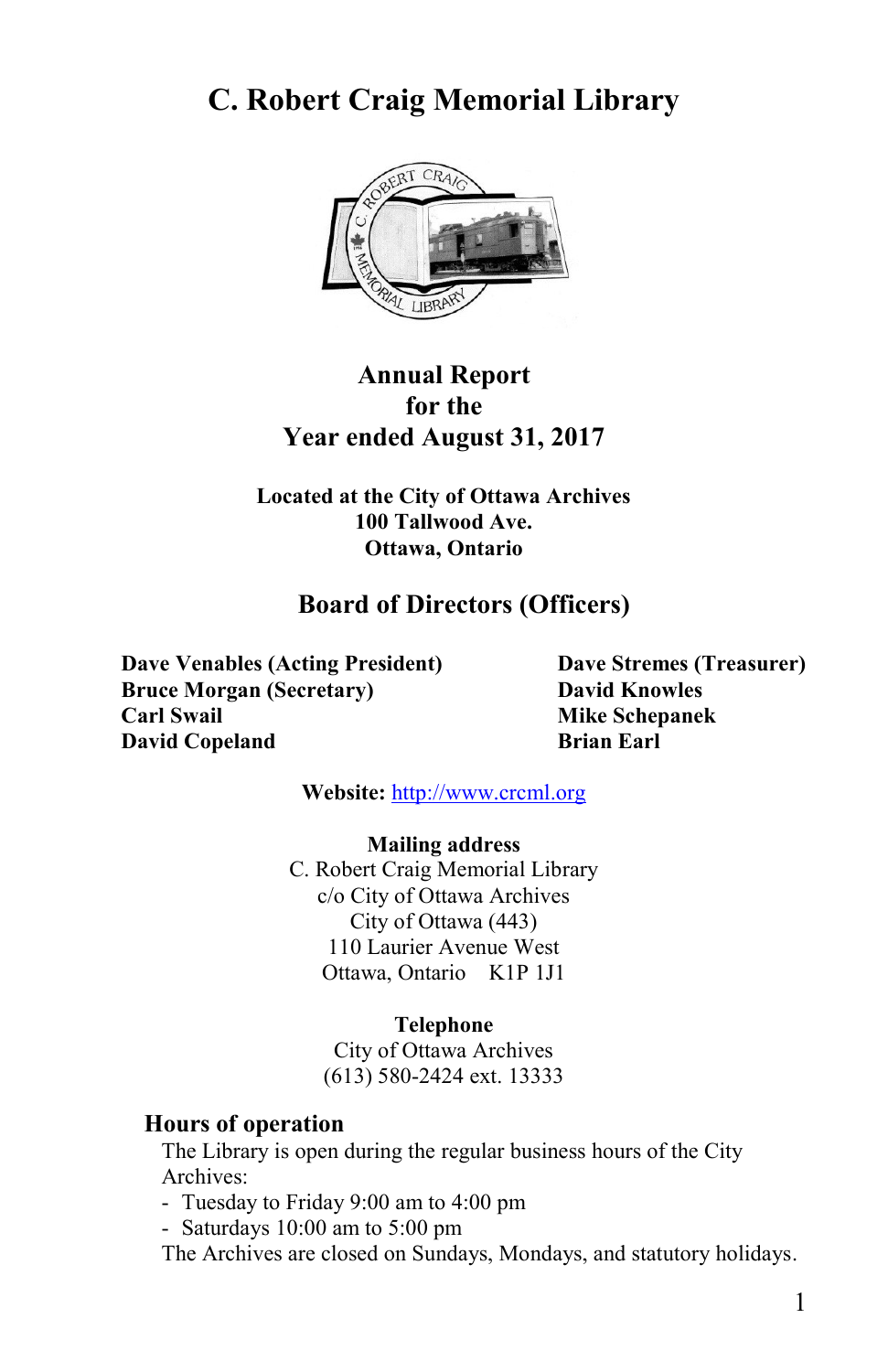### **President's Overview**

The past year has been another exceedingly busy and challenging period accompanied by some successes.

The training that we received from the City of Archives facilitated their policy requiring new incoming material to be triaged to ensure that it does not contain any potentially damaging contamination. New donated material is now placed in a temporary storage location where we undertake the triage process on behalf of the Archives to determine whether or not the material is clean. If it is the Archives acceptance form is completed and once this is authorized by the Head Archivist the transfer to the Archives takes place where it is triaged a second time by Archives staff before we can insert it into the Library. This remains a slow process overall as the resources available at the Archives are also scarce and the amount of material that we have been processing is considerable.

The cataloguing and assessing of the extensive book and timetable donation from the Dennis Peters estate has been a very lengthy and difficult task which is only now nearing completion. Smaller donations were received periodically throughout the year with one interesting donation coming from a donor in Winnipeg. Over the course of the year the quantity of material has been significant and at times has taxed the human resources of the Archives.

The donation from Winnipeg represents a success in "reaching out". The donor had done extensive research on potential organisations to receive his donation before deciding to contact the Library. We were pleased that our responses to his probing questions convinced him to make his donation to us. Another small success was in our relationship with Expo-Rail which resulted in us making two significant donations to them of items that were surplus to the Library and best suited for a comparable archival facility. A third success in this area was the transfer of the web site associated with the Ottawa Railway History Circle that is managed by Colin Churcher. This will ensure the continued support and growth of the information recorded on this web site which is of inestimable value to many historians of Ottawa area railways. The transition went smoothly and Colin has been able to continue the expansion and development of the web site. . Success of a different kind came through the OVAR flea market in the spring of 2017 where a significant number of surplus books were disposed of.

Work on the Library asset management system continues with the integration of the photographic collection information accompanied by images as they are scanned. The magazines and the remaining data sources will be added next. The new web site was implemented in December 2016 and it now has more current information on the books and is linked to the asset management system which lets Library users search it over the Internet.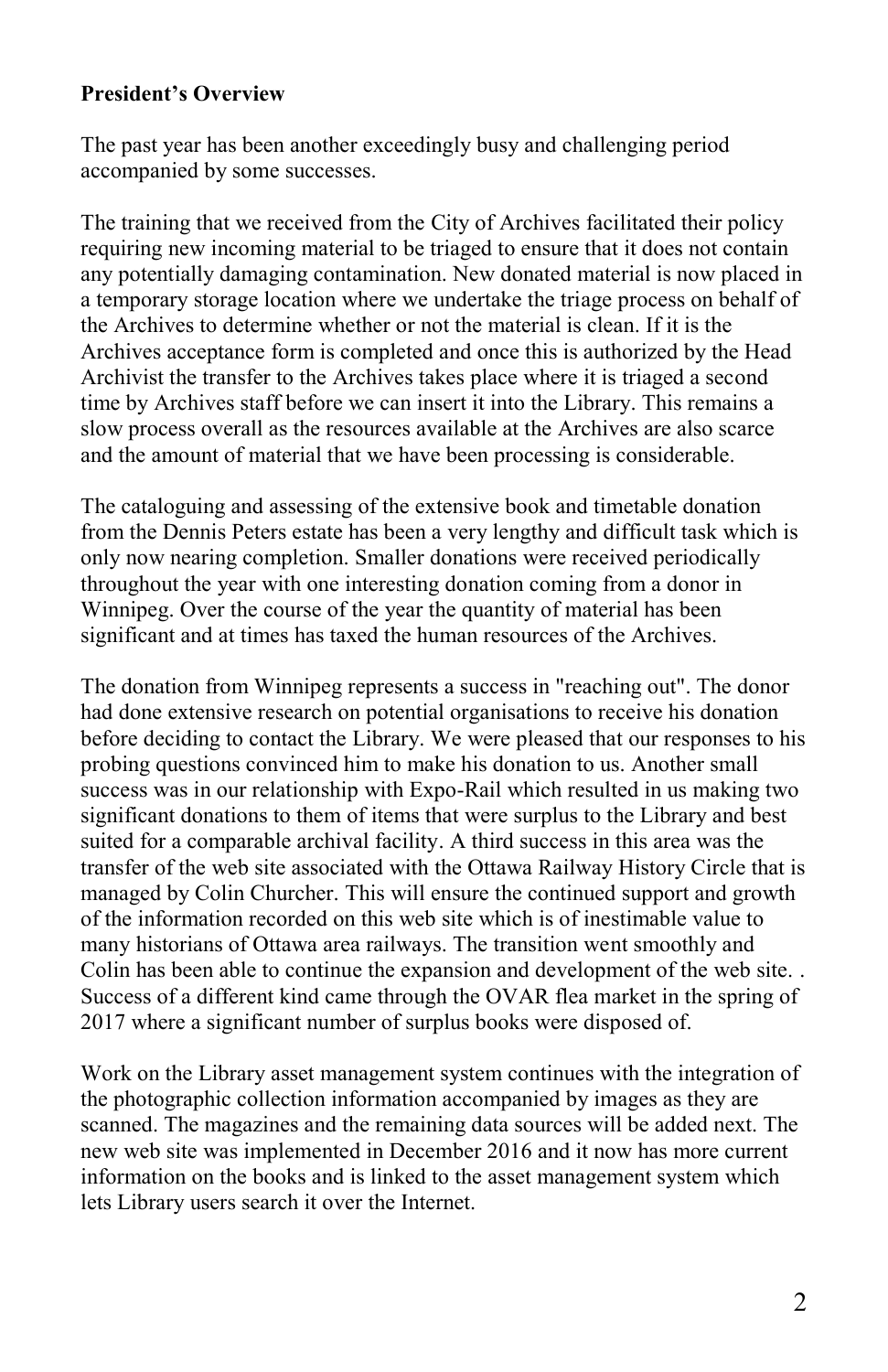Dave Stremes resigned as Treasurer to become a Director and David Copeland has been appointed as Treasurer.

I am going to use my closing remarks from the President's report last year as it is an important statement of purpose for us all and I know that you would agree that our achievements over the past 12 months demonstrate its importance and our commitment to it.

"The one word to guide our future endeavours is relevance. With the challenge of declining memberships, book and magazine sales, volunteer numbers and revenues, we must broaden our impact by delivering relevant content to a broader audience. By creating awareness that the Library adds value to research, learning or hobby activities we will ensure that issues that could potentially impair the Library's long-term sustainability are addressed and that it is an essential stop for anyone, anywhere who is interested in Canadian railways."

Dave Venables Acting President

# **Reports of the departments**

### **Secretary**

Following the Annual General Meeting on November 5, 2016, the 2016 Annual Return and 2016 Change of Directors were filed with Corporations Canada. The latter reflected the addition of David Copeland and Brian Earl as directors, and the loss of Dennis Peters. The directors held four meetings during 2017: January 16, April 3, and July 10, and November 18. During the course of the year, donations of books and slides were received and stored in the Dymon storage locker. In view of the cost of the locker, every effort was made to triage the materials and enter them in the Library collection at the Archives, which allowed us to reduce to a smaller locker as of December 2. The Library participated in a flea market at the Sala San Marco Hall, and disposed of many surplus books. The Library still has an excess of duplicate books from several donations. Dave Venables has been coordinating the sales of excess books of value, and Bob Meldrum has kindly facilitated the disposal of many low value books to local libraries.

The Secretary also wishes to express his appreciation to the other directors for carrying on the Board Secretary's work during the Secretary's extended absence from the country. Likewise, we wish to recognize the dedication of the Library Volunteers, whose efforts span hundreds if not thousands of hours, and who are critical to the function of the Library.

Bruce Morgan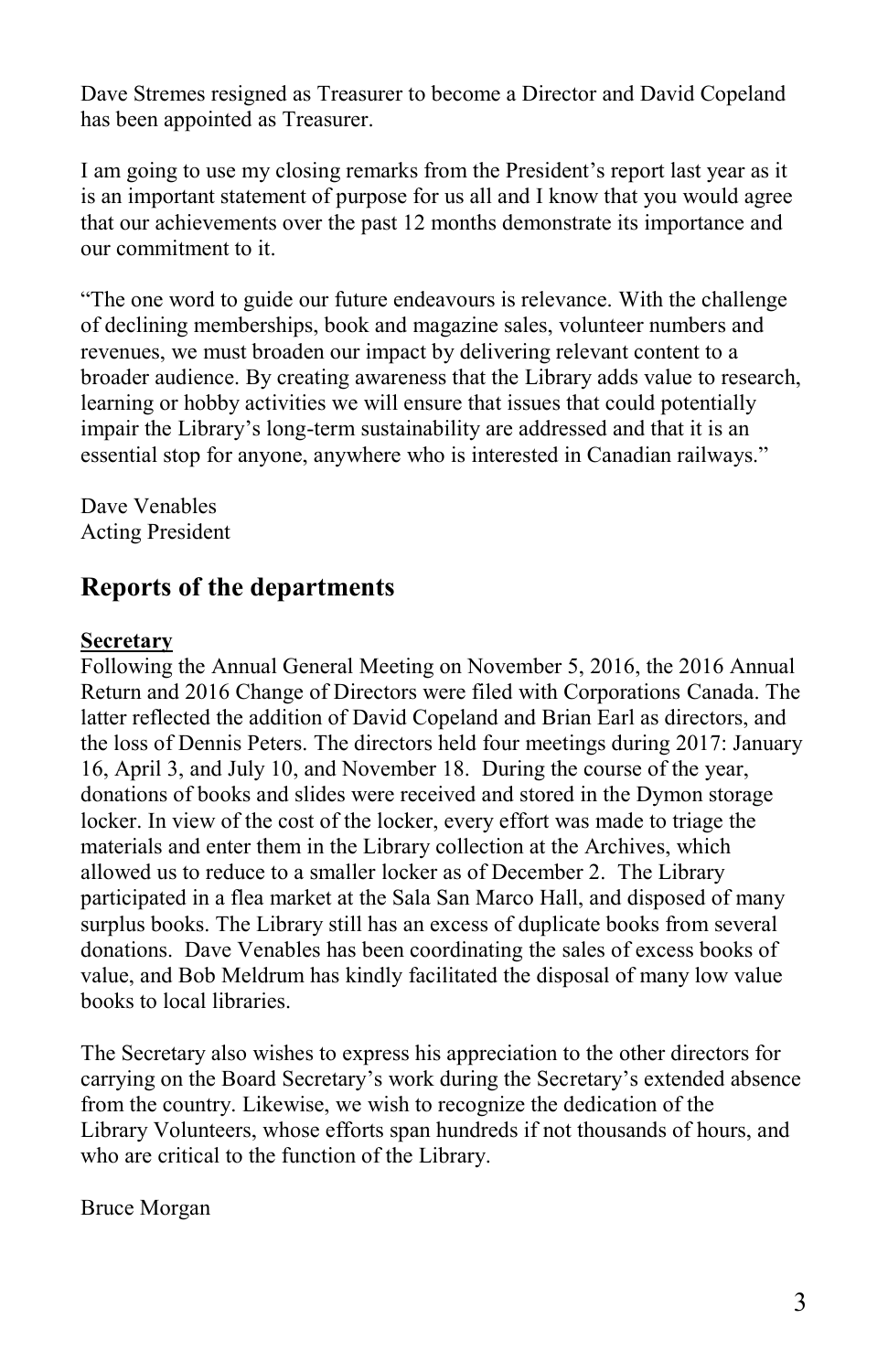### **Treasurer**

While we received a \$10,000 donation from the estate of Dennis Peters, over 25% of that was spent to pay for a storage locker for all his donated material. Sorting through the material and readying shipments to the Archives took much longer than anticipated, but we have made good progress recently and while it occurred after the end of this fiscal year, we have moved the remaining material to a smaller storage locker, at a reduced cost.

At the end of this fiscal year, David Copeland took over the Treasurer responsibilities for which I am grateful. The effort to catalogue the Peters' employee timetable collection took considerably more time than originally anticipated, and the work is not completed. I'm sure that our new Treasurer, with his more efficient processes, will do a better job in the future!

Dave Stremes

## **Librarians**

### **Books and Periodicals**

The year under review has been an extremely busy one. Two major projects have occupied our librarians: the integration of two major book acquisitions, and implementation of new computer cataloguing software.

1. Absorption of both the Bytown Railway Society "Archives" and the Dennis Peters' collection, the first contained some 1,300 books, and the second 16 linear feet of books. They and the library's base collection were accumulated over the same time period and there was a considerable overlap between them. Some 300+ have now been catalogued and are shelved in the City of Ottawa Archives Reference Room where they are open to both members and the general public. There about 50 more books which have yet to be processed. These include some that need repairs, duplicates that are in better condition than those already in the Library, books that have mold etc. and which have not cleared triage inspection. Books from the overlap have been offered for sale over the internet and at local flea markets. The shelved collection now numbers some 2,163 books and pamphlets. The Bytown collection was very strong on current books, and the Peters collection contained some earlier books that while known to us were not often available at reasonable costs.

Our cataloguing is based on a classification developed by the Librarian of the Kalmbach Publishing Company and is also in use at the library of the National Model Railroad Association. We have adapted it to the Canadian scene. Our processing includes assigning author codes and serial numbers, affixing bookplates indicating ownership etc. One important element is to place a spine label on the book indicating its location on the shelves. In the normal process we attach a temporary hand written label to permit early shelving. Then when a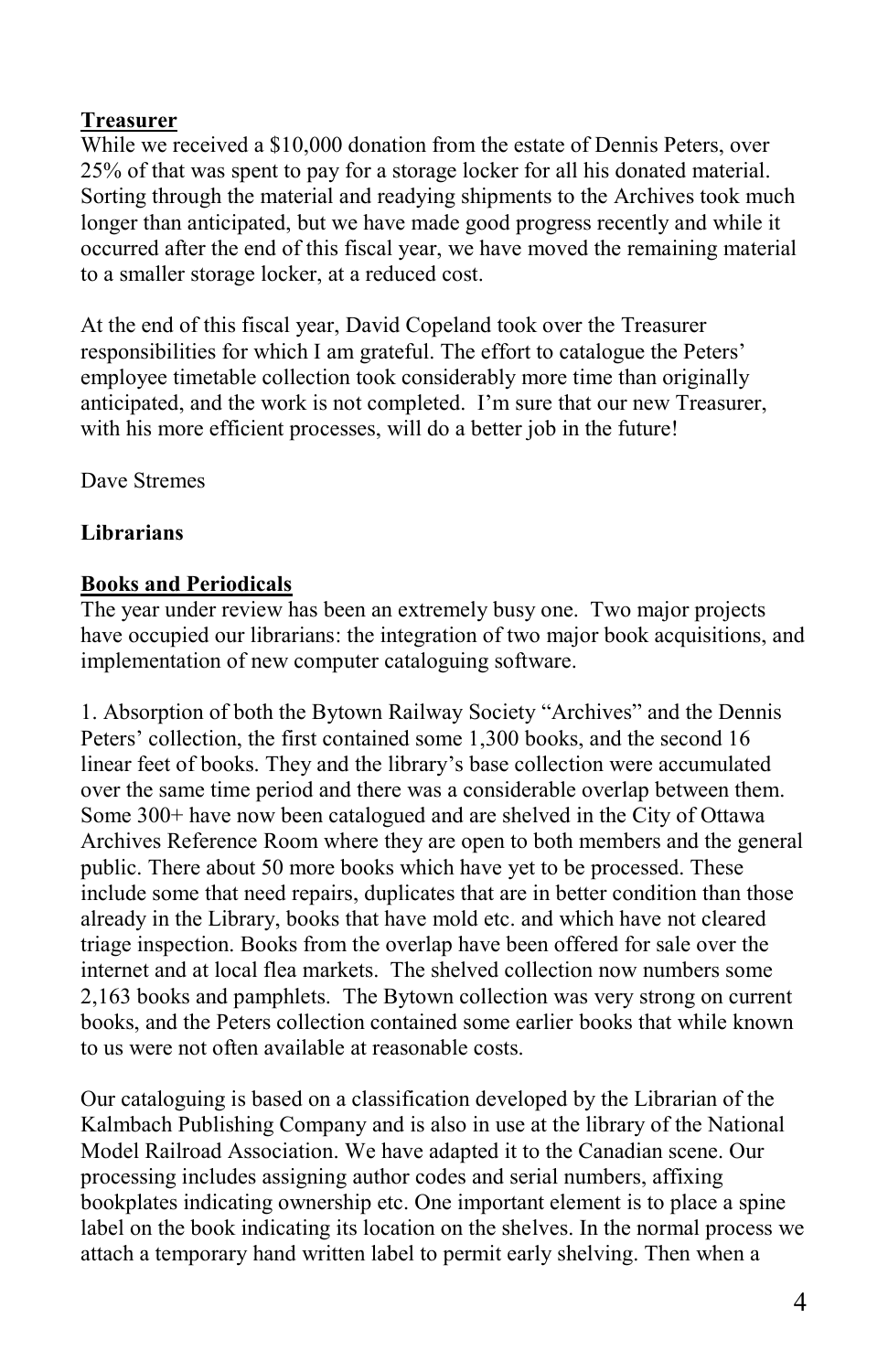sufficient number of temporary labels have accumulated, we replace the temporary labels with permanent printed labels. This work has taken us back into the original collection as well as adding new additions and is currently underway.

2. The other major project in the year under review has been the development and introduction of up-to-date software across all the collections including the books and pamphlets. Our initial computer catalogue was developed in 1994 with Lotus software which has since become outdated. The new catalogue is Linux based and it has been developed by Dave Copeland. It is now being tested and refined. The Library book catalogue is now available on our website and can be searched by members and guests.

## Periodicals

The Library has an extensive collection of periodicals. It will be enhanced by the addition of many volumes from the Bytown Railway Society collection. The Bytown additions are almost entirely of prototype titles and do not cover model railway materials. These were bound by the Society and will replace the individual copies currently boxed on the open shelves. In some cases the library has earlier copies of specific titles which will remain in their boxes. Work in moving the cataloguing data to the new software has begun and physically integrating the Bytown volumes will be undertaken next year as the work on the book accessions tapers off.

Dave Knowles

## **Curators**

### **Photography**

Dave Copeland continued to maintain and upgrade the Pictures portion of the web site. Photo requests answered by Dave Copeland:

1. Dara Legere (Joggins, NS) - Joggins area steam trains for a historical presentation.

2. Mike Gaudet (Mississauga, ON) - PEI station.

Barry Innes and Paul Bown continued cataloguing the Iveson collection that is roughly 50 % complete, leaving about 2250 slides to be catalogued. They are culling the slides from this collection that have poor exposure, are not relevant, etc. Also they interrupted cataloguing this collection to do the small Tom Schwartzkopf and Dennis Peters collections. Barry donated five photographic albums of pictures to the Library from the collection of Ross Peever that he inherited.

Bob Meldrum has checked the Bruce Chapman collection (ca. 15,000 slides)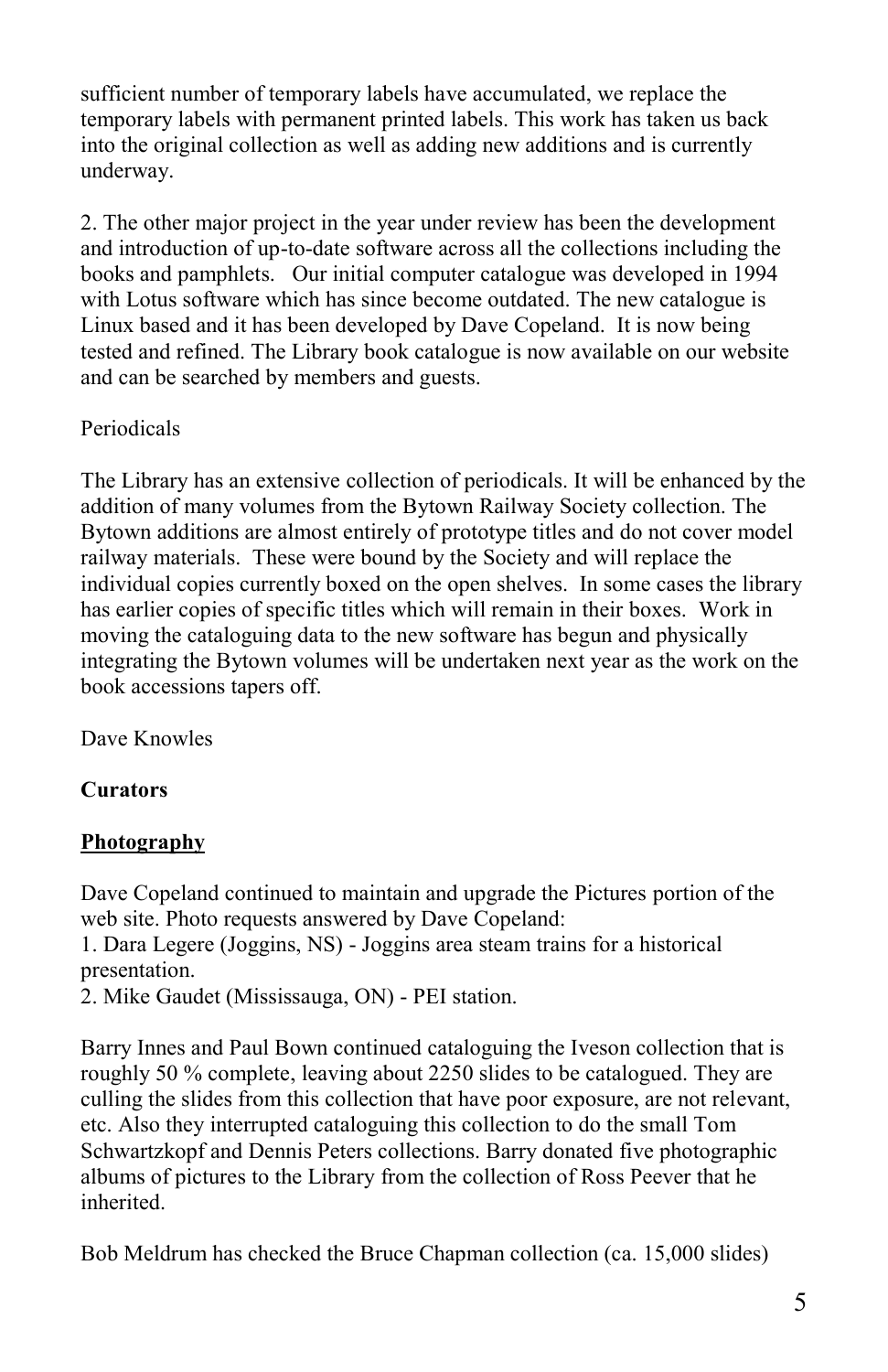and the Dave Othen collection (ca. 8,000 slides) for pest management issues as well as following our mandate of Canadian content or at least a Canadian connection. Both collections were found to have no pest management issues. However, only about 5,000 slides from Chapman were accepted because of Canadian content. It should be noted that none of the Chapman collection was photographed by Bruce himself. The collection consisted of over 100 separate collections donated to Chapman over the years. One of the sizable collections was removed in total as the photographer refused to give copyright permission. The unacceptable slides were dealt with as per Bruce Chapman's instructions. The Othen collection was primarily photographed by David himself. However, again, all foreign material was returned to Bill Linley who is acting on behalf of David's widow. About 4,000 Canadian related slides were accepted for our Library. The remaining are now housed at the Middleton N.S. Museum. Both collections are now housed at Dymon storage, as instructed by the Board, prior to cataloguing and scanning. Photo requests answered by Bob Meldrum:

- 1. Canadian Rail used CRCML slides in their story on Circus trains.
- 2. Manny Jacob used CRCML slides for a story on the cabooses of Manitoba.

I continued to check for omissions and errors for collections recently entered on the Pictures data base as well as checking and correcting past entries. I also checked collections for pest management issues as required, and was involved in resolving issues for all collections either entered into the Library or awaiting entry during the past year.

I answered the following photo and information requests:

- 1. Anne Shropshire (Smith Falls Railway Museum) Apple Hill ON station.
- 2. Fred Furminger (internet request) CN 2-8-2 #3459.
- 3. Doug Pelkola (Ottawa, ON) CN pulpwood service.
- 4. Bill Williams (Orleans, ON) Ottawa Valley Two Truck Shay.
- 5. Tom Patterson (Kanata, ON) CN "Sanford Fleming" work service car.

Mike Shchepanek

#### **Maps, Drawings and Prints**

We are continuing to expand our collection of the Maps and Drawings and Prints collections. In the past year we have only added two new maps, the total in the collection is now 195. There are a number of maps from the Denis Peters collection that have to be added, which should happen in the next year. There are now 1,531 drawings and prints in our collection. Drawings that we received from Al Craig are still being input into our collection, we are now at 885 drawings and counting!

Carl Swail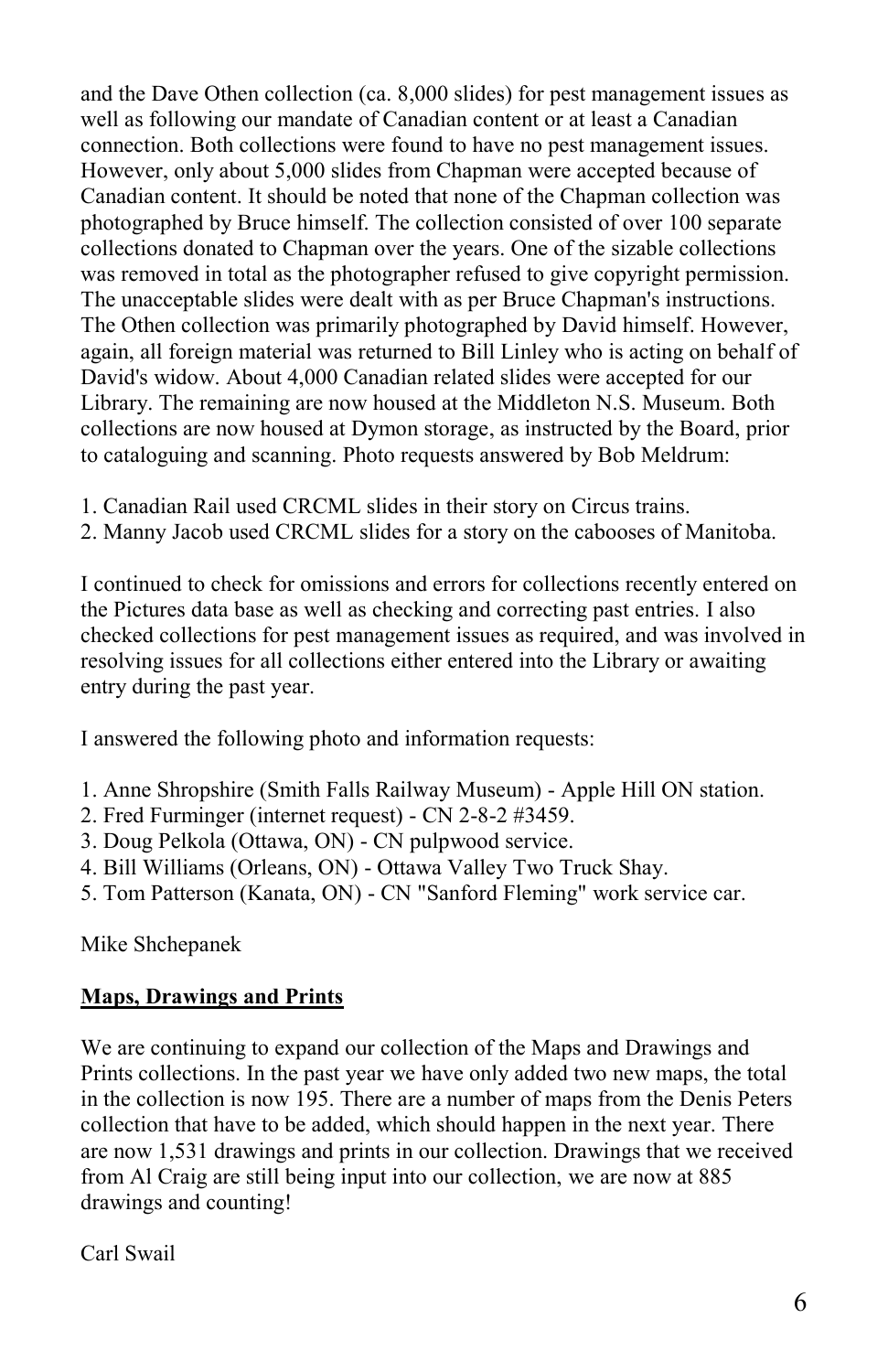## **Timetables**

The employee timetables left to the Library by Dennis Peters from Canadian railways and their constituent companies (including US subsidiaries) have been catalogued, which took considerably more time than originally anticipated! Employee timetables from the Bytown Railway Society and donations from my personal collection have been merged into this collection in order to make the collection even more complete. At the present time, there have been 2,985 timetables and 407 smaller supplements accounted for in this collection. These timetables are in the process of being moved to the Archives. Gerry Gaugl is completing similar consolidations (Peters, Bytown and his donations) with the public timetables. We plan to have the databases for these two collections available on our website in the coming year.

Dave Stremes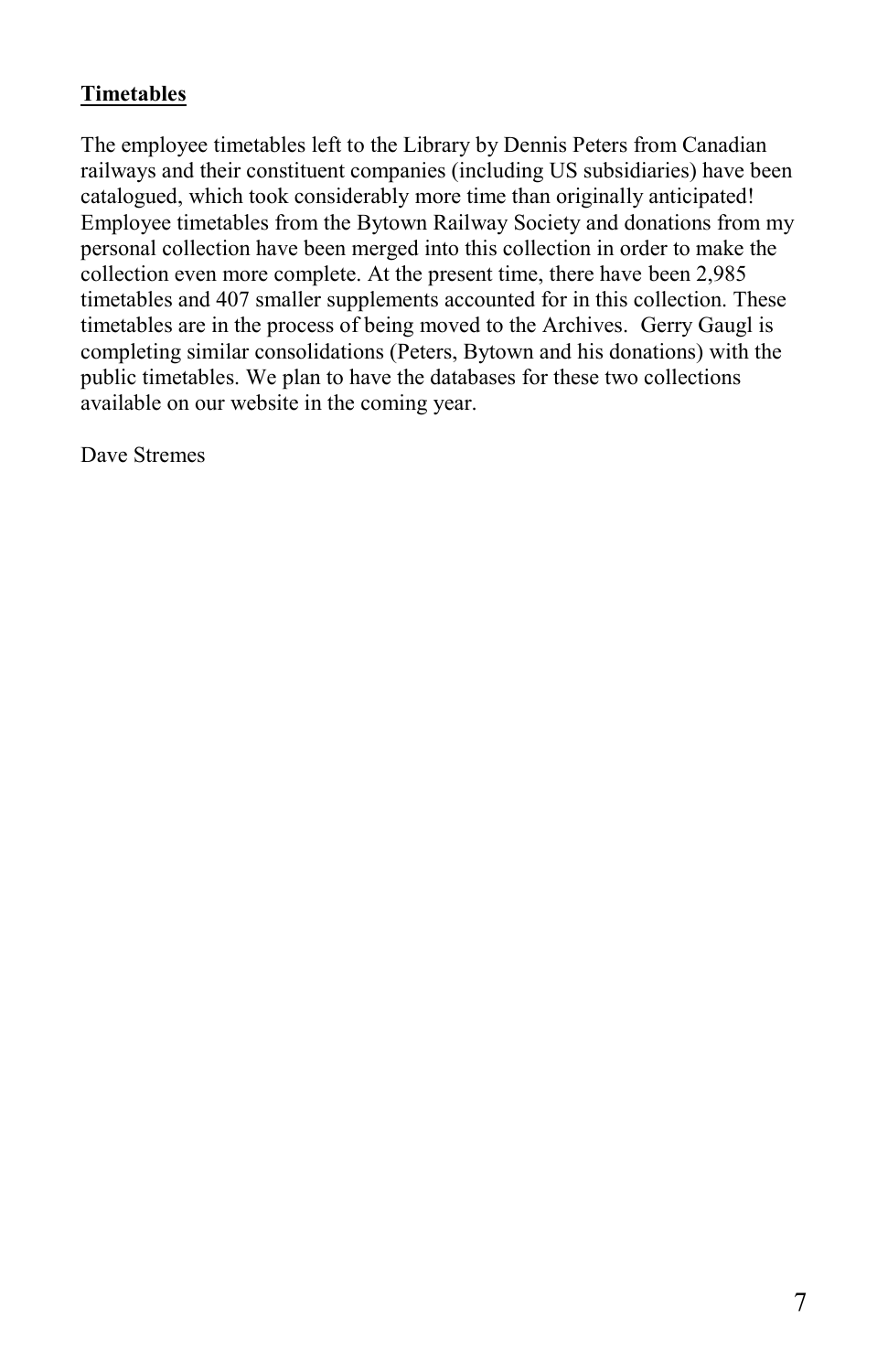# **Other Volunteers**

| Paul Bown      | Pat Brennan    | Barry Innes |
|----------------|----------------|-------------|
| Peter Satterly | Bill Seabrooke |             |

# **Library Members at August 31, 2017**

# **Honorary Members**

| Joan Craig      | Harriet Healy |
|-----------------|---------------|
| Barbara Chivers | Peter Nesbitt |

# **Ordinary Members**

| Patrick      | <b>Brennan</b> | Donald       | McOueen        |
|--------------|----------------|--------------|----------------|
| Patrick      | <b>Brewer</b>  | Robert       | Meldrum        |
| Stan         | Carlson        | Fred         | Mills          |
| <b>Bruce</b> | Chapman        | <b>Bruce</b> | Morgan         |
| David        | Church         | Earl         | Roberts        |
| Colin        | Churcher       | Mike         | Shchepanek     |
| David        | Copeland       | Michael      | Shore          |
| Brian        | Earl           | David        | <b>Stremes</b> |
| Raymond      | Farand         | Carl         | Swail          |
| Gerald       | Gaugl          | David        | Venables       |
| David        | Knowles        | Malcolm      | Vant           |
| Phil         | LeBlanc        |              |                |

# **Gifts of Cash**

| Dennis Peters | David Knowles     | Bruce Morgan  | Earl Roberts |
|---------------|-------------------|---------------|--------------|
| Gary Comber   | William Seabrooke | Dave Venables |              |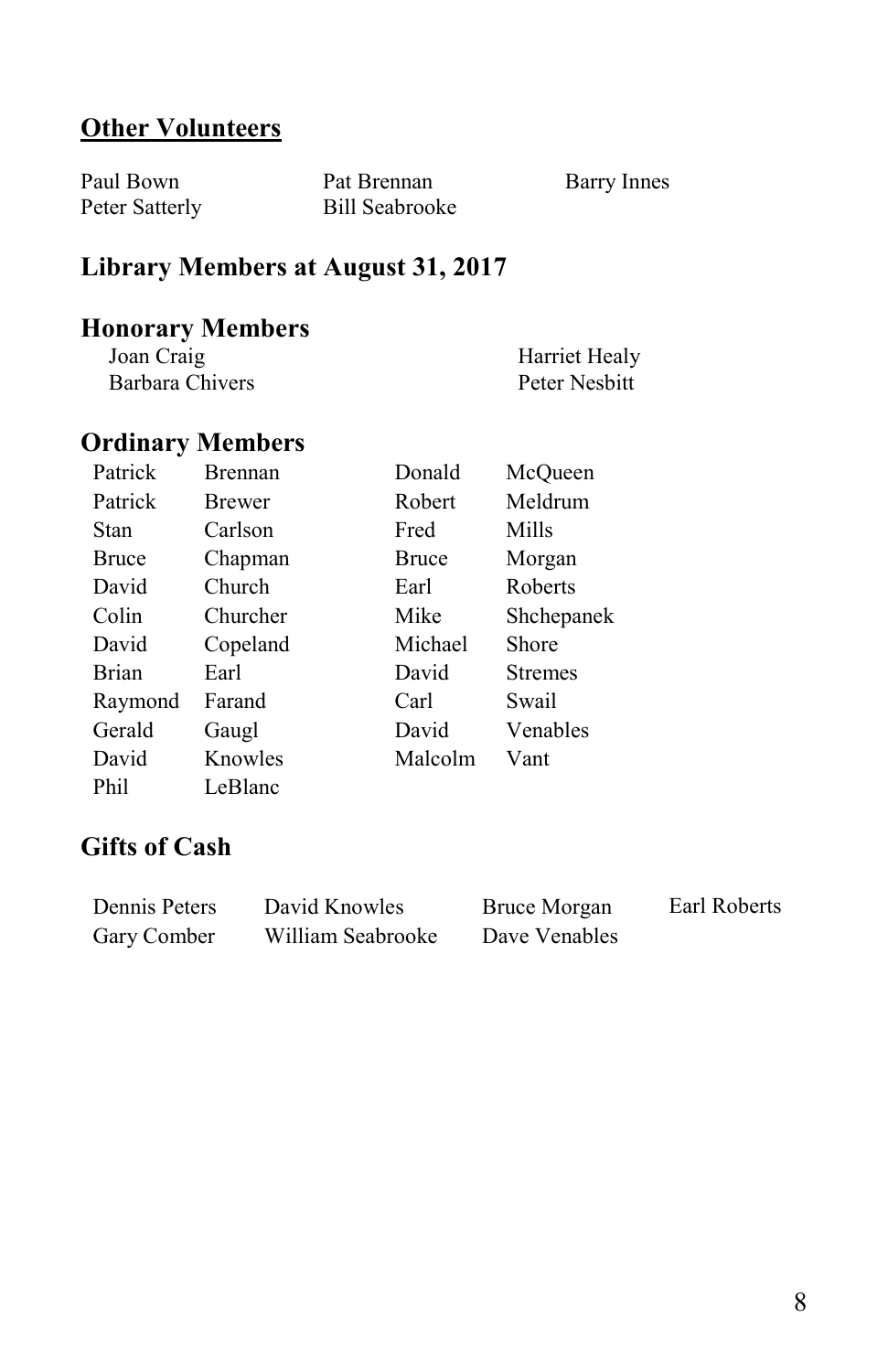# **C. Robert Craig Memorial Library Financial Statements for the Year ending August 31, 2017**

| Balance Sheet - As of 8/31/2017<br>As of 8/31/2017 (in Canadian Dollars) (Cash Basis) |                      |  |
|---------------------------------------------------------------------------------------|----------------------|--|
| Account                                                                               | 8/31/2017<br>Balance |  |
| <b>ASSETS</b>                                                                         |                      |  |
| <b>Cash and Bank Accounts</b>                                                         |                      |  |
| Chequing                                                                              | 11,512.51            |  |
| PayPal                                                                                | 253.44               |  |
| <b>TOTAL Cash and Bank Accounts</b>                                                   | 11,765.95            |  |
| <b>TOTAL ASSETS</b>                                                                   | 11,765.95            |  |
| <b>LIABILITIES &amp; EQUITY</b>                                                       |                      |  |
| <b>LIABILITIES</b>                                                                    | 0.00                 |  |
| <b>EQUITY</b>                                                                         | 11,765.95            |  |
| <b>TOTAL LIABILITIES &amp; EQUITY</b>                                                 | 11,765.95            |  |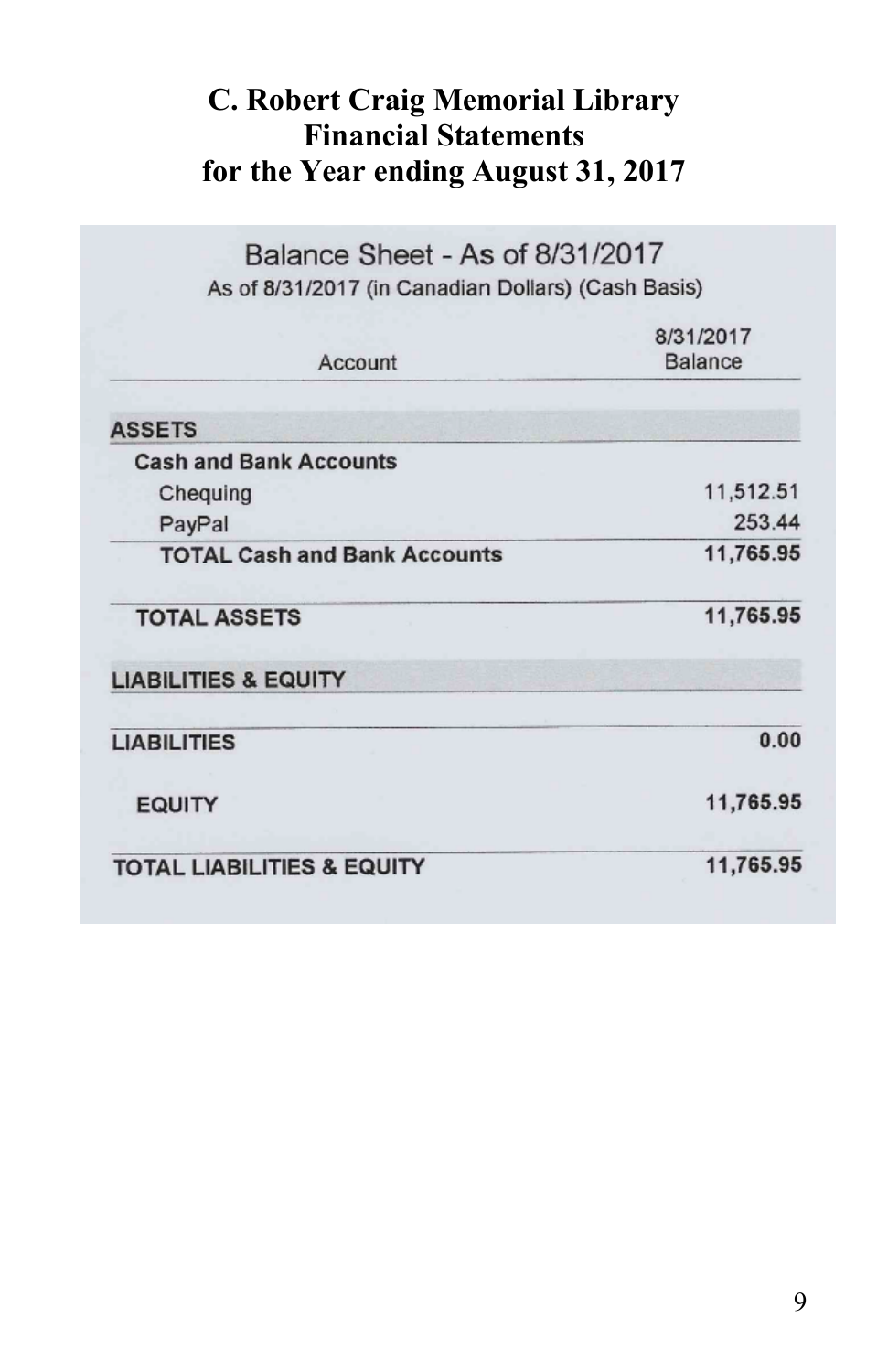# **C. Robert Craig Memorial Library Financial Statements for the Year ending August 31, 2017**

Profit & Loss Statement - Last year 9/1/2016 through 8/31/2017 (in Canadian Dollars) (Cash Basis)

| <b>Category Description</b> | $9/1/2016 -$<br>8/31/2017 |  |
|-----------------------------|---------------------------|--|
| <b>INCOME</b>               |                           |  |
| Donations                   | 10,695.00                 |  |
| Memberships                 | 795.00                    |  |
| Sales                       | 1,823.80                  |  |
| <b>TOTAL INCOME</b>         | 13,313.80                 |  |
| <b>EXPENSES</b>             |                           |  |
| Admin                       | 488.87                    |  |
| <b>Bank Charge</b>          | 10.00                     |  |
| Computer                    | 953.23                    |  |
| Insurance                   |                           |  |
| Other Insurance             | 1,134.00                  |  |
| <b>TOTAL</b> Insurance      | 1,134.00                  |  |
| PaypalFees                  | 5.40                      |  |
| Purchases                   |                           |  |
| Purchases-Books             | 244.95                    |  |
| <b>TOTAL Purchases</b>      | 244.95                    |  |
| Storage                     | 2,748.48                  |  |
| <b>TOTAL EXPENSES</b>       | 5,584.93                  |  |
| <b>OVERALL TOTAL</b>        | 7,728.87                  |  |

On behalf of the Board:



Dave Venables, Acting President David Stremes, Treasurer

مصمد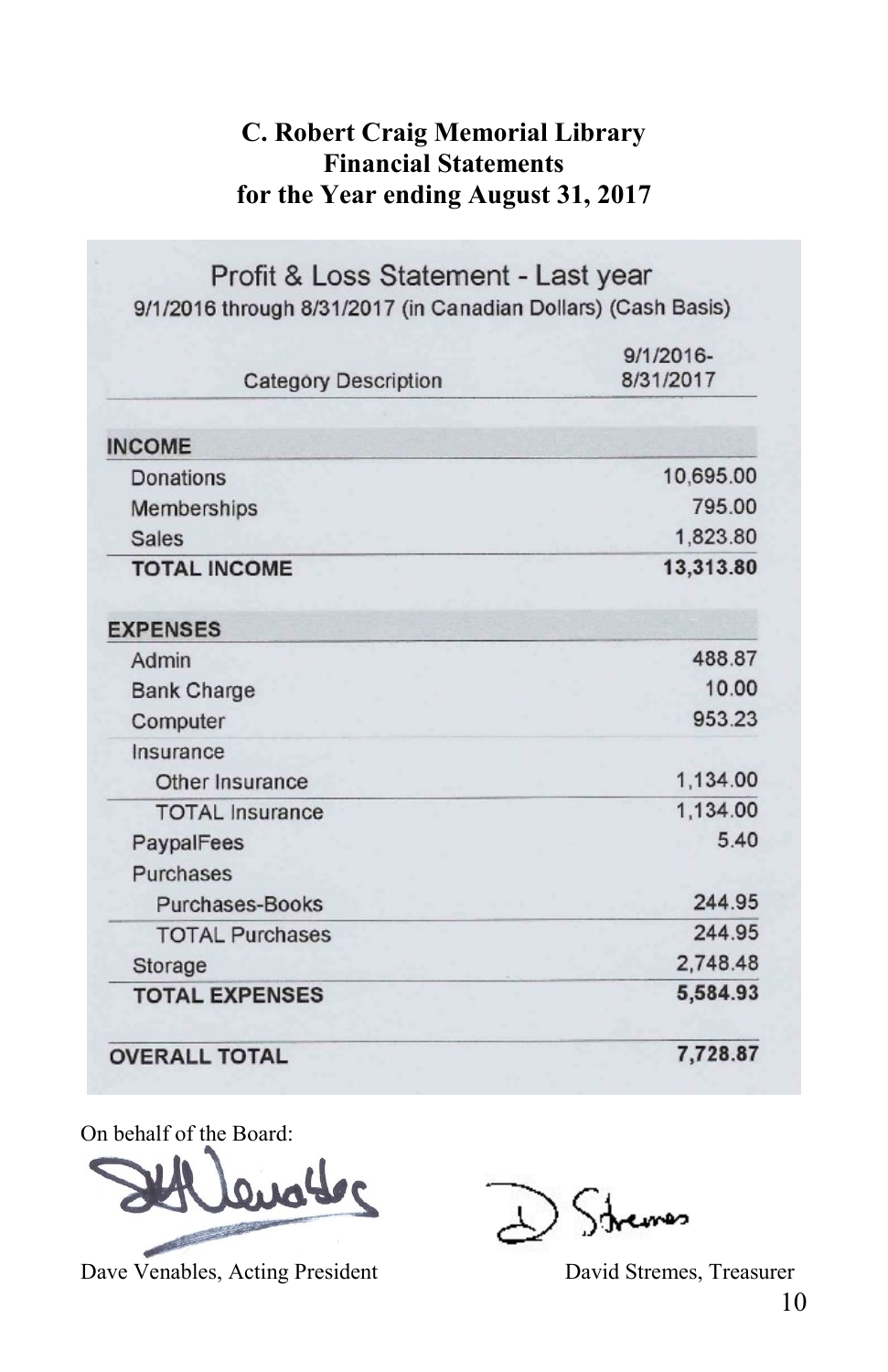# **C. Robert Craig Memorial Library Financial Statements for the Year ending August 31, 2017**

The accompanying notes are an integral part of these financial statements.

### 1- Statute and Nature of Operations

The corporation, a private corporation without share capital, incorporated under the *Canada Not-for-profit Corporations Act*, operates a memorial library, a non-profit organization.

David B. Copeland **8 Avonmore Cres** Nepean ON K2G 6J7 613-825-5027.

C. Robert Craig Memorial Library c/o City of Ottawa Archives Mail Code 443 110 Laurier Ave W Ottawa ON K1P 1J1.

November 24, 2017.

**Attn: David P. Stremes** Re: Financial Statement for the period Sep. 1, 2016 to Aug. 31, 2017.

Dear Mr. Stremes,

I have reviewed the financial records of the Library for the past fiscal year and find that the financial statement presented accurately represents the Library's activities during this period.

Sincerely,

Withfold

David B. Copeland.